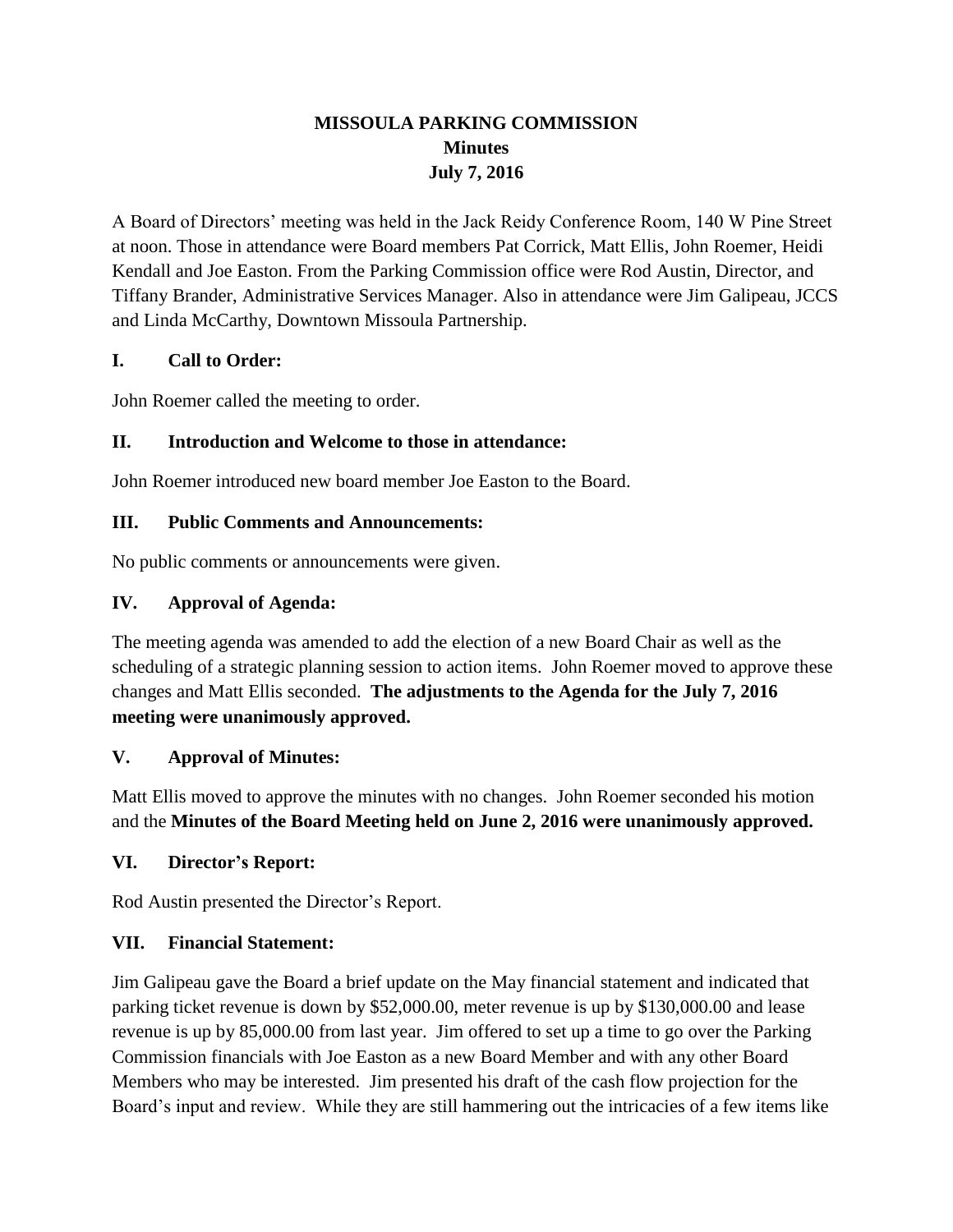the MRA credit and bond payments/interest, he feels confident that the sheet will be completed within the next month or so. Jim stated that the bond coverage ratio he is coming up with is different from what the auditors found so JCCS will be working with them to update that.

On a separate note, Jim indicated that he will be working towards making a dashboard for Board members to see pertinent information on a monthly basis. He would ask that each Board Member think about what they would like to see on the one page sheet and let him know.

## **VIII. Communications and Presentations:** None.

## **IX. Action Items:**

A. Election of new Board Chair

John Roemer asked the Board members for motions for a new Chair and Vice Chair of the Board. Matt Ellis moved that John Roemer be Chairman and Heidi Kendal moved that Matt Ellis be Vice Chairman. Pat Corrick seconded both motions and **John Roemer as Chairman and Matt Ellis as Vice Chairman were unanimously approved.**

B. Scheduling of strategic planning session

John Roemer explains that he and Rod have been discussing the need for a strategic planning session and he would suggest September 12, 13, 15, 16, 27, 27, 28, 29,  $30<sup>th</sup>$  or October 3rd-7th for the planning session. Joe Easton indicated that it would be difficult for him to commit to a full day and a half day would be better for him for scheduling purposes. Jim Galipeau confirmed that he will make sure that the projection sheet is ready for the planning session and offered to be at the session free of charge. Rod indicated that he will send out an email to Board members for possible days and will let everyone know of the top days from there. Linda McCarthy suggested that Rod contact the facilitator of the planning session to confirm their availability as well.

#### **X. Non-Action Items:**

- A. New Business None
- B. Old Business:
- 1. Discussion regarding MCAT for MPC meetings John Roemer asked each board member to comment on their feelings regarding moving the monthly meetings into Council Chambers and having them recorded by MCAT instead of the meetings being in the Jack Reidy Conference Room with minutes being taken. Pat Corrick stated that he felt our current meeting place and minutes are sufficient and would like to continue using the existing format. Heidi Kendall and Matt Ellis agreed with Pat and Joe Easton stated he feels the location and our written minutes are fine. Joe indicated that if there was something that comes up in the future we could always contract with MCAT at that time. John Roemer also agreed and it was decided that the meetings would continue as normal.